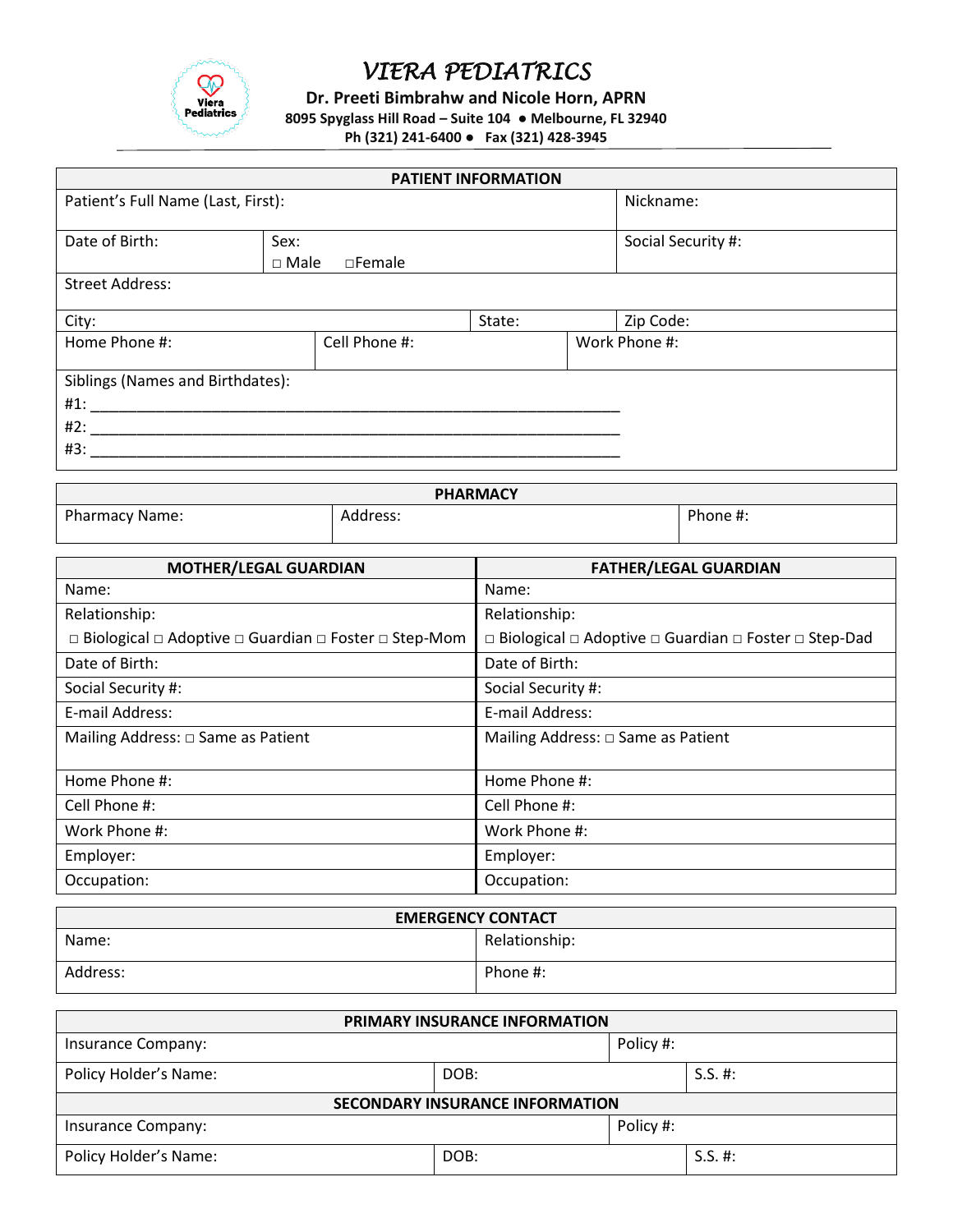

**Dr. Preeti Bimbrahw and Nicole Horn, APRN**

**8095 Spyglass Hill Road – Suite 104 ● Melbourne, FL 32940**

**Ph (321) 241-6400 ● Fax (321) 428-3945**

### **FINANCIAL POLICY**

#### It is the parent/guardian's responsibility to **bring and keep updated the following at every visit:**

- Current health insurance card
- Photo ID
- Updated demographics
	- Payment in the form of cash or credit card

#### **INSURANCE:**

**\_\_\_\_\_\_ Initial**

- Health insurance is a contract between patient/parent, employer, and insurance
- company. It is the patient's responsibility to be familiar with the insurance policy, including, but not limited to: vaccine and visit coverage, referral/authorization requirements for specialty care, radiology, lab tests, and emergency and/or hospital care. **\_\_\_\_\_\_ Initial**
	- o Full payment, including co-payments, coinsurance, and deductibles are required at the time of service.
	- It is the responsibility of parent/guardian to contact their human resources department or insurance plan to add their newborn to
- **\_\_\_\_\_\_ Initial**
- their insurance plan. This is not done automatically. *Newborns not added to insurance policies within 30 days may be subject to self-payment.*

### **CO-PAYMENTS:**

Co-pays and coinsurance payments are due at the time of service. In the case of domestic separation or divorce, the parent accompanying child is responsible for payment of copays, or other fees related to services rendered. **\_\_\_\_\_\_ Initial**

#### **RETURNED CHECKS:**

There will be a fee of \$20 for any returned checks or payments. **\_\_\_\_\_\_ Initial**

#### **NO SHOW POLICY:**

Missed, no showed, or cancelled appointments with less than 24-hour notice may be subjected to a \$25 fee. Multiple missed appointments or late cancellations may result in discharge from the practice. **\_\_\_\_\_\_ Initial**

### **PAST DUE ACCOUNTS:**

We will attempt to work out a payment schedule with you, however seriously delinquent accounts will be referred to a collection agency. Any legal fees that we pay to secure past due balances will be added to your account. **\_\_\_\_\_\_ Initial**

**\_\_\_\_\_\_** that the FINAL PAYMENT of this account is my responsibility. Furthermore, should I default on payment for services I understand that I am financially responsible for all charges for services to me, including co-payments, coinsurance, out of pocket, deductibles and non-covered services. I authorize the payments from my insurance company(s) according to my medical benefits be made payable to Viera Pediatrics/Medical Associates of Brevard for professional services rendered. I understand that I will receive statements, reflecting my account balance and rendered I agree to pay all collection costs including reasonable attorney's fee. I authorize the disclosure of my medical information to all of Viera Pediatrics/Medical Associates of Brevard as well as to my insurance company(s).

LIFETIME SIGNATURE AUTHORIZATION: This signature and assignment is to be a continuing one, remaining in effect until revoked in writing by the undersigned. It signifies that all information given is current.

| <b>Patient Name:</b>       | D.O.B: |
|----------------------------|--------|
| Parent/Guardian Signature: | Date:  |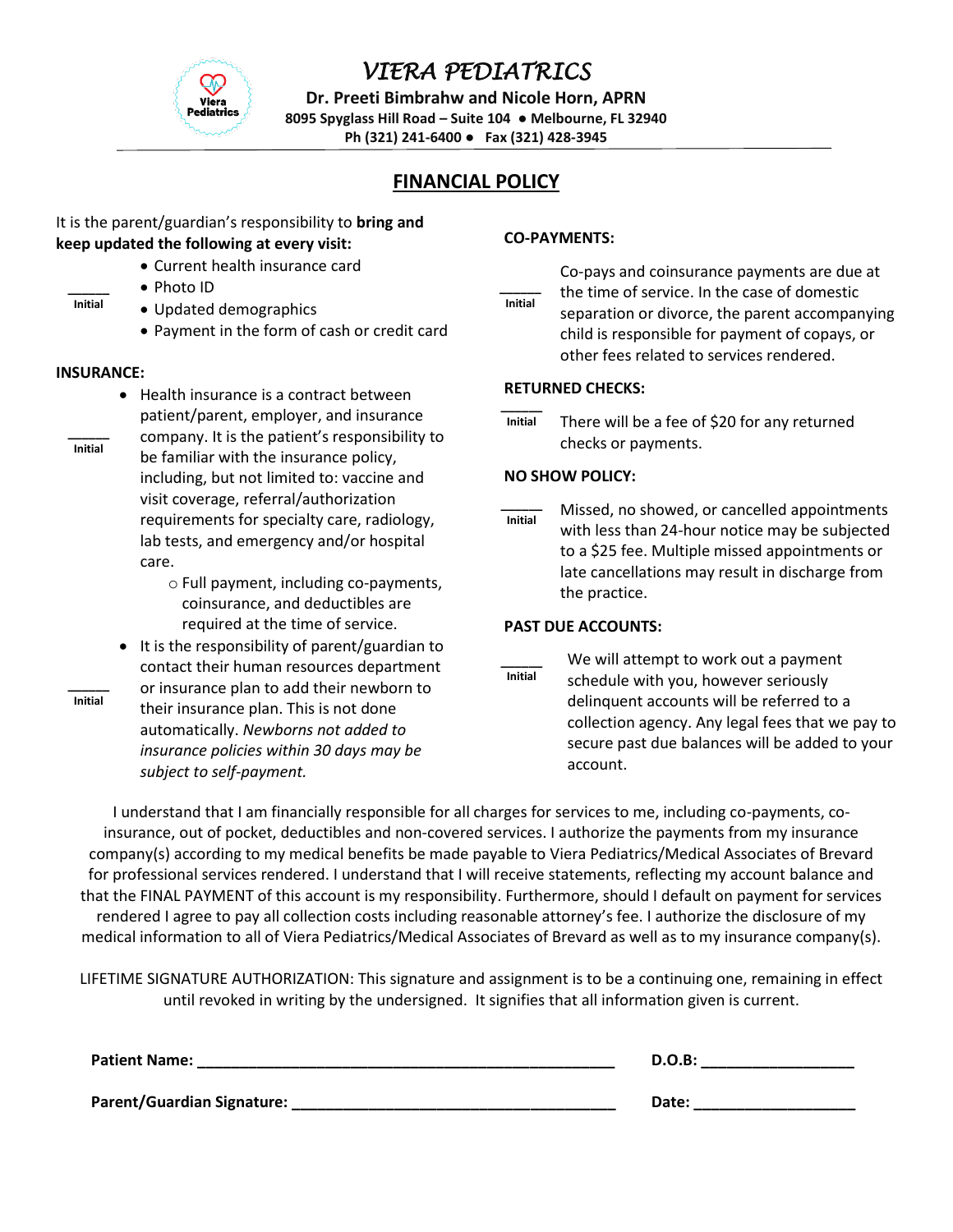

**Dr. Preeti Bimbrahw and Nicole Horn, APRN 8095 Spyglass Hill Road – Suite 104 ● Melbourne, FL 32940 Ph (321) 241-6400 ● Fax (321) 428-3945**

## **AUTHORIZATION TO TREAT/HIPAA RELEASE OF INFORMATION**

I, the contract of the contract of the parent/legal guardian of:  $\Box$ 

authorize Viera Pediatrics to provide medical treatment to said child. I authorize the following adult(s), acting as my agent to accompany and consent for treatment, testing, and immunizations for my child.

I authorize Viera Pediatrics/Medical Associates of Brevard to release medical information regarding my child to the following person(s):

### **\*I understand that this person may be required present proper ID when bringing my child for Treatment.**

| Name                      | Relationship                                                             | Phone #     |  |
|---------------------------|--------------------------------------------------------------------------|-------------|--|
| Name                      | Relationship                                                             | Phone #     |  |
| Name                      | Relationship                                                             | Phone #     |  |
| Name                      | Relationship                                                             | Phone #     |  |
|                           | □ I authorize Viera Pediatrics to leave a detailed message on voicemail. |             |  |
|                           |                                                                          | <b>DATE</b> |  |
| Parent/Guardian signature |                                                                          |             |  |

## **NOTICE OF PRIVACY PRACTICES:**

I acknowledge that I have been received a copy of the Provider Notice of Privacy Practices for Viera Pediatrics/ Medical Associates of Brevard. The Provider Notice of Privacy Practices describes the types of uses and disclosures of my protected health information that might occur in my treatment, payment for services, or in the performance of office health care operations. The Provider Notice of Privacy Practices also describes my right and the duties of Viera Pediatrics/Medical Associates of Brevard with respect to my protected health information.

| Patient Name              | DOB:  |  |  |
|---------------------------|-------|--|--|
| Parent/Guardian Signature | Date: |  |  |
| <b>Witness Signature</b>  | Date: |  |  |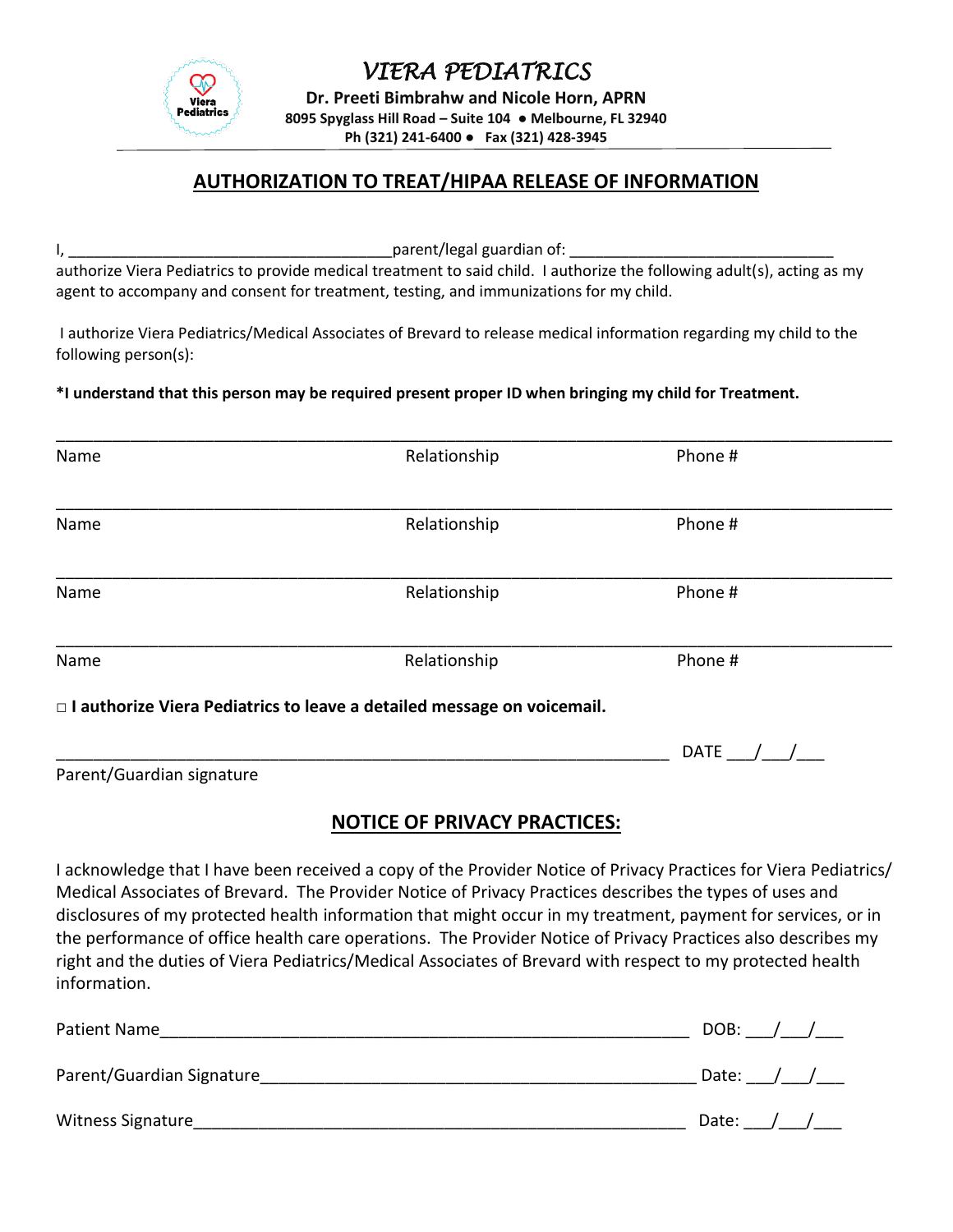

**Dr. Preeti Bimbrahw and Nicole Horn, APRN**

**8095 Spyglass Hill Road – Suite 104 ● Melbourne, FL 32940**

**Ph (321) 241-6400 ● Fax (321) 428-3945**

## **MEDICAL HISTORY**

| Child's Name:           | Date of Birth: |
|-------------------------|----------------|
| Person Completing Form: | Relationship:  |

### **CURRENT MEDICATIONS:**

| <b>Medication Name</b> | <b>Dose</b> | How many times a day? |
|------------------------|-------------|-----------------------|
|                        |             |                       |
|                        |             |                       |
|                        |             |                       |

## **CHILD'S MEDICAL HISTORY:** *(please mark all that apply)*

| $\Box$ ADD/ADHD          | □ Congenital Heart Disease | $\Box$ Seizures                 |
|--------------------------|----------------------------|---------------------------------|
| $\Box$ Allergies         | $\Box$ High Blood pressure | $\square$ Disability            |
| $\Box$ Anemia            | □ Kidney Disease           | $\Box$ Headaches                |
| $\Box$ Asthma            | □ Liver Disease            | $\Box$ Hearing Problems         |
| $\Box$ Bleeding/clotting | $\Box$ Hepatitis           | □ Vision Problems               |
| disorder                 | □ Chicken Pox              | $\Box$ Recurrent ear infections |
| .                        |                            |                                 |

| □ Dental Decay |  |
|----------------|--|
|----------------|--|

□ Eczema

- □ Vesicoureteral reflux
- □ Other:

□ Heart Murmur

#### **HOSPITALIZATIONS AND SURGICAL HISTORY:**

| Hospitalization/Surgery/Procedure: | Year: |
|------------------------------------|-------|
|                                    |       |
|                                    |       |
|                                    |       |
|                                    |       |

## **FAMILY HISTORY:**

Please indicate if there is a family history of any of the following:

| <b>Medical Condition</b> | <b>Family Member</b>       | <b>Medical Condition</b>   | <b>Family Member</b> |
|--------------------------|----------------------------|----------------------------|----------------------|
| ADD/ADHD                 |                            | <b>Hearing Disability</b>  |                      |
| Alcohol/Drug Abuse       |                            | <b>High Cholesterol</b>    |                      |
| Allergies                |                            | <b>High Blood Pressure</b> |                      |
| Asthma                   |                            | HIV/AIDS                   |                      |
| <b>Birth Defects</b>     |                            | <b>Learning Disability</b> |                      |
| <b>Blood Disorder</b>    |                            | <b>Mental Illness</b>      |                      |
| Cancer                   | (please include what type) | Migraines                  |                      |
| <b>Heart Disease</b>     |                            | <b>Scoliosis</b>           |                      |
| Seizure Disorders        |                            | Speech Problems            |                      |
| Developmental Delay      |                            | TB/Lung Disease            |                      |
| <b>Diabetes</b>          |                            | Stroke                     |                      |
| Genetic Disorder         |                            | <b>Thyroid Disease</b>     |                      |
| Hepatitis/Liver Disease  |                            | Other:                     |                      |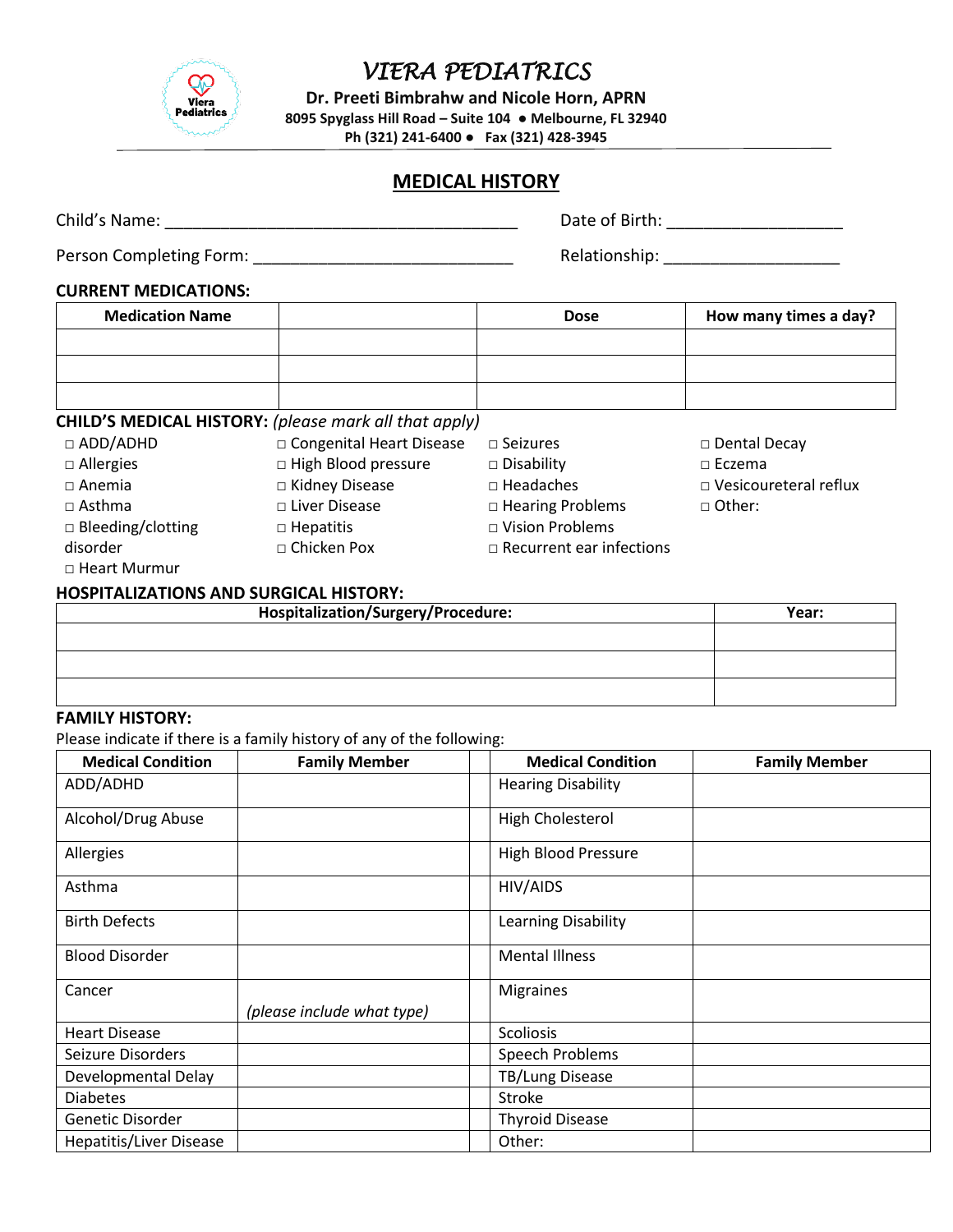

**Dr. Preeti Bimbrahw and Nicole Horn, APRN**

**8095 Spyglass Hill Road – Suite 104 ● Melbourne, FL 32940**

**Ph (321) 241-6400 ● Fax (321) 428-3945**

## **VACCINE POLICY**

- We at Viera Pediatrics firmly believe in the effectiveness of vaccines to prevent serious illness and to save lives.
- We firmly believe in the safety of our vaccines.
- We firmly believe that all children and young adults should receive all of the recommended vaccines according to the schedule published by the Centers for Disease Control and the American Academy of Pediatrics.
- We firmly believe that vaccinating children and young adults may be the single most important healthpromoting intervention we perform as health care providers, and that you can perform as parents/caregivers. The recommended vaccines and their schedule given are the results of years and years of scientific study and data gathering on millions of children by thousands of our brightest scientists and physicians. It is our belief that by not vaccinating your child, you are putting them at unnecessary risk for life-threatening illness, disability or even death.

Please be advised that refusing, delaying, or breaking up vaccines to give one or two at a time goes against expert recommendation as well as our medical advice as providers at Viera Pediatrics.

*If you decide not to continue to vaccinate your child, we request that you seek another provider who shares your views.*

### **VACCINE ADMINISTRATION CONSENT FORM**

By signing below, I authorize Viera Pediatrics to administer immunizations as recommended by the American Academy of Pediatrics and CDC to my child.

**Patient Name: D.O.B: D.O.B: D.O.B: D.O.B: D.O.B: D.O.B: D.O.B: D.O.B: D.O.B: D.O.B: D.O.B: D.O.B: D.O.B: D.O.B: D.O.B: D.O.B: D.O.B: D.O.B: D.O.B: D.O.B: D.O.B: D.O.B: D.O.B:** 

Parent/Guardian Signature: **with a set of the set of the set of the set of the set of the set of the set of the set of the set of the set of the set of the set of the set of the set of the set of the set of the set of the** 

# **NO SHOW/MISSED APPOINTMENT POLICY**

We at Viera Pediatrics understand that sometimes you need to cancel or reschedule your appointment. If you are unable to keep your appointment, please call us as soon as possible (at least 24 hours in advance). To ensure that each patient is given the proper amount of time allotted for their visit and to provide the highest quality care, it is very important for each scheduled patient to attend their visit on time. As a courtesy, an appointment reminder call and text message are made/sent one business day prior to your scheduled appointment. It is the responsibility of the patient to arrive for their appointment on time.

#### **PLEASE REVIEW THE FOLLOWING:**

- 1. Please cancel your appointment with at least 24 hours' notice. There is a waiting list to see the providers at Viera Pediatrics and whenever possible, we like to fill cancelled spaces to shorten the waiting period for our patients.
- 2. If less than 24-hour cancellation is given the appointment will be documented as a "No Show" appointment.
- 3. If you do not present to the office for your appointment, it will be documented as a "No Show" appointment.
- 4. After the first "No Show" appointment, you will receive a phone call or letter warning that you have broken our "No Show" policy. Viera Pediatrics will assist you to reschedule this appointment if needed.
- 5. If you have two "No Show" appointments within a one-year time period, you will receive a warning letter from our office and will be assessed a \$25 no show fee.
- 6. If you have three "No Show" appointments within a one-year time period, you will receive a second \$25 no show fee assessment. Dismissal from the practice will be considered.

*I have read and understand the Viera Pediatrics No Show/Missed Appointment Policy and understand my responsibility to plan appointments accordingly and notify Viera Pediatrics appropriately if I have difficulty keeping my scheduled appointments.*

| <b>Patient Name:</b>                                                                                                 | D.O.B: |
|----------------------------------------------------------------------------------------------------------------------|--------|
| <u> 1989 - Jan James James James James James James James James James James James James James James James James J</u> |        |
| Parent/Guardian Signature: _                                                                                         | Date:  |
| Witness:                                                                                                             | Date:  |
|                                                                                                                      |        |